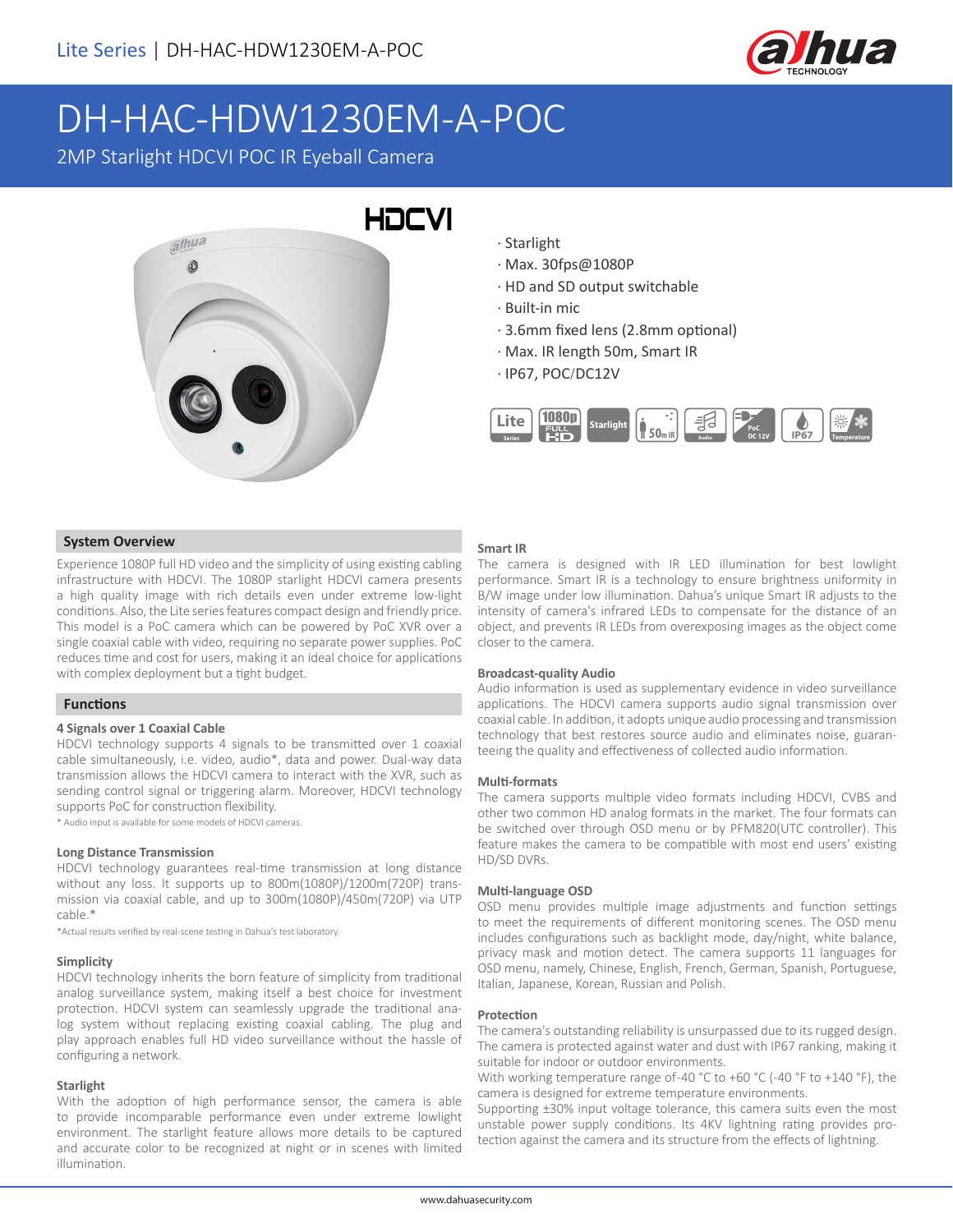# Lite Series | DH-HAC-HDW1230EM-A-POC

# **Technical Specification**

## Camera

| Image Sensor                    | 1/2.8" CMOS                                 |
|---------------------------------|---------------------------------------------|
| <b>Effective Pixels</b>         | 1920(H)×1080(V), 2MP                        |
| <b>Scanning System</b>          | Progressive                                 |
| <b>Electronic Shutter Speed</b> | PAL: 1/25~1/100000s<br>NTSC: 1/30~1/100000s |
| Minimum Illumination            | 0.005Lux/F1.6, 30IRE, OLux IR on            |
| S/N Ratio                       | More than 65dB                              |
| <b>IR Distance</b>              | Up to 50m (164feet)                         |
| IR On/Off Control               | Auto / Manual                               |
| <b>IR LEDS</b>                  | $\mathbf{1}$                                |
| Lens                            |                                             |
| Lens Type                       | Fixed lens / Fixed iris                     |
| Mount Type                      | Board-in                                    |
| Focal Length                    | 3.6mm (2.8mm Optional)                      |
| Max Aperture                    | F1.6                                        |
| Angle of View                   | H: 86.9° (106.0°)                           |
| <b>Focus Control</b>            | N/A                                         |
| <b>Close Focus Distance</b>     | 1200mm (600mm)<br>47.2" (23.6")             |

## DORI Distance

Note: The DORI distance is a "general proximity" of distance which makes it easy to pinpoint the right camera for your needs. The DORI distance is calculated based on sensor specification and lab test result according to EN 62676-4 which defines the criteria for Detect, Observe, Recognize and Identify respectively.

|           | <b>DORI</b><br>Definition | <b>Distance</b>                             |
|-----------|---------------------------|---------------------------------------------|
| Detect    | 25px/m<br>(8px/ft)        | $2.8$ mm: $39m(127ft)$<br>3.6mm: 55m(181ft) |
| Observe   | 63px/m<br>(19px/ft)       | $2.8$ mm: $15m(51ft)$<br>3.6mm: 22m(73ft)   |
| Recognize | 125px/m<br>(38px/ft)      | 2.8mm: 8m(25ft)<br>3.6mm: 11m(36ft)         |
| Identify  | 250ppm<br>(76px/ft)       | $2.8$ mm: $4m(13ft)$<br>3.6mm: 6m(18ft)     |

Pan / Tilt / Rotation

| Pan/Tilt/Rotation | Pan: $0^{\circ}$ $\approx$ 360 $^{\circ}$<br>Tilt: $0^{\circ} \approx 78^{\circ}$<br>Rotation: $0^\circ \approx 360^\circ$ |
|-------------------|----------------------------------------------------------------------------------------------------------------------------|
| Video             |                                                                                                                            |
| Resolution        | 1080P (1920×1080)                                                                                                          |
| Frame Rate        | 25/30fps@1080P, 25/30/50/60fps@720P                                                                                        |

| Video Output                              | 1-channel BNC high definition video output / CVBS<br>video output (Can switch)                                                    |
|-------------------------------------------|-----------------------------------------------------------------------------------------------------------------------------------|
| Day/Night                                 | Auto (ICR) / Manual                                                                                                               |
| <b>OSD Menu</b>                           | Multi-language                                                                                                                    |
| <b>BLC Mode</b>                           | BLC / HLC / DWDR                                                                                                                  |
| <b>WDR</b>                                | <b>DWDR</b>                                                                                                                       |
| <b>Gain Control</b>                       | AGC                                                                                                                               |
| Noise Reduction                           | 2D                                                                                                                                |
| <b>White Balance</b>                      | Auto / Manual                                                                                                                     |
| Smart IR                                  | Auto / Manual                                                                                                                     |
| Certifications                            |                                                                                                                                   |
| Certifications                            | CE (EN55032, EN55024, EN50130-4)<br>FCC (CFR 47 FCC Part 15 subpartB, ANSI C63.4-2014)<br>UL (UL60950-1+CAN/CSA C22.2 No.60950-1) |
| Interface                                 |                                                                                                                                   |
| Audio Interface                           | Built-in mic                                                                                                                      |
| Felectrical                               |                                                                                                                                   |
| Power Supply                              | POC/12V DC ±30%                                                                                                                   |
| Power Consumption                         | Max 4.2W (12V DC, IR on)                                                                                                          |
| Environmental                             |                                                                                                                                   |
| <b>Operating Conditions</b>               | -40°C ~ +60°C (-40°F ~ +140°F) / Less than 90% RH<br>* Start up should be done at above-40°C (-40°F)                              |
| <b>Storage Conditions</b>                 | -40°C ~ +60°C (-40°F ~ +140°F) / Less than 90% RH                                                                                 |
| Ingress Protection & Vandal<br>Resistance | <b>IP67</b>                                                                                                                       |
| Construction                              |                                                                                                                                   |
| Casing                                    | Aluminium                                                                                                                         |
| <b>Dimensions</b>                         | Φ106mm×93.7mm (Φ4.17"×3.69")                                                                                                      |
| Net Weight                                | 0.45kg (0.99lb)                                                                                                                   |
| <b>Gross Weight</b>                       | 0.60kg (1.32lb)                                                                                                                   |